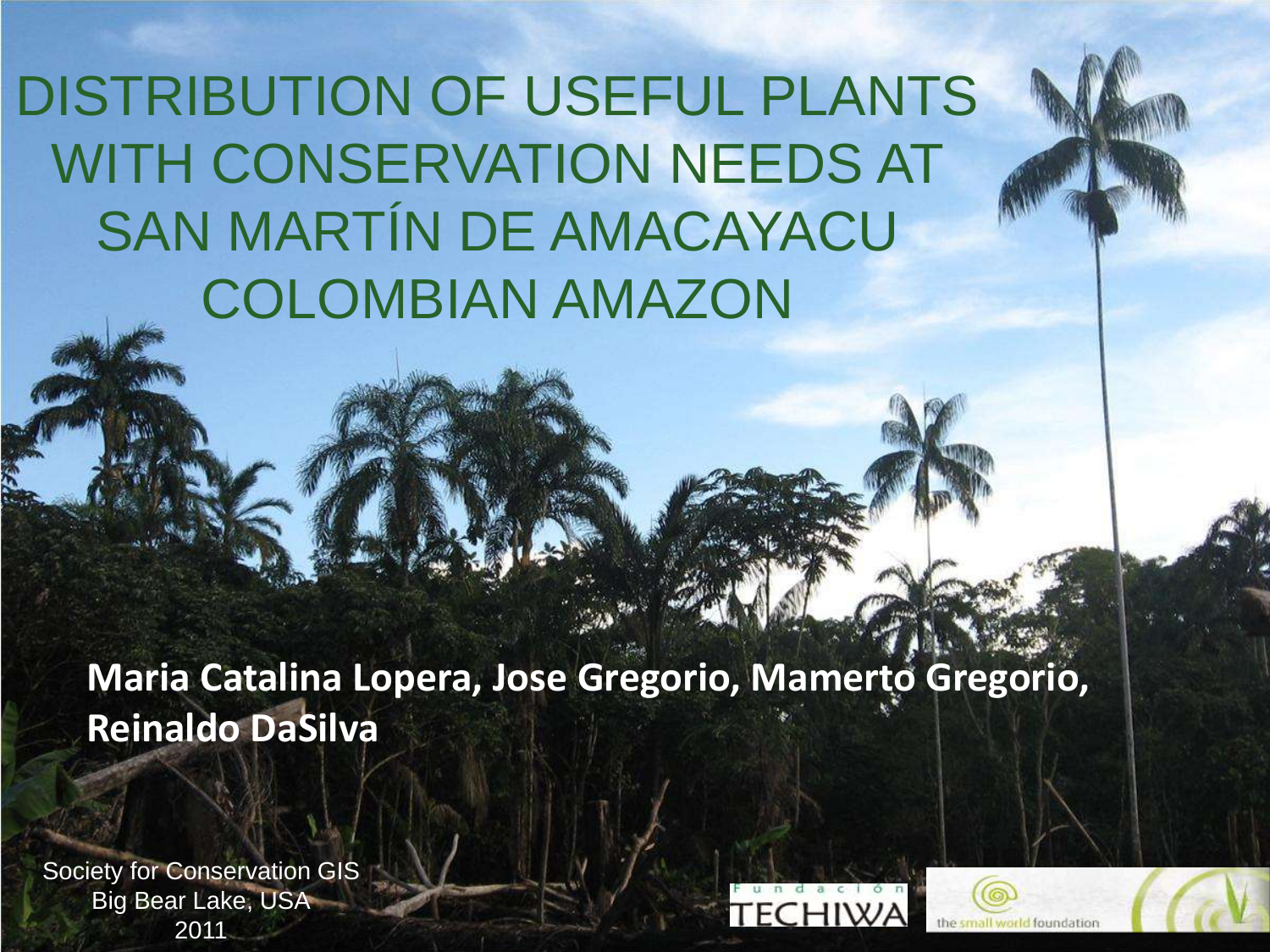# **LOCATION**

San Martin de Amacayacu is a Tikuna indigenous community of about 500 inhabitants

Located in the jungle of the so-called Amazon Trapezium, in the most southern tip of Colombia, near the shore of the Amazon River

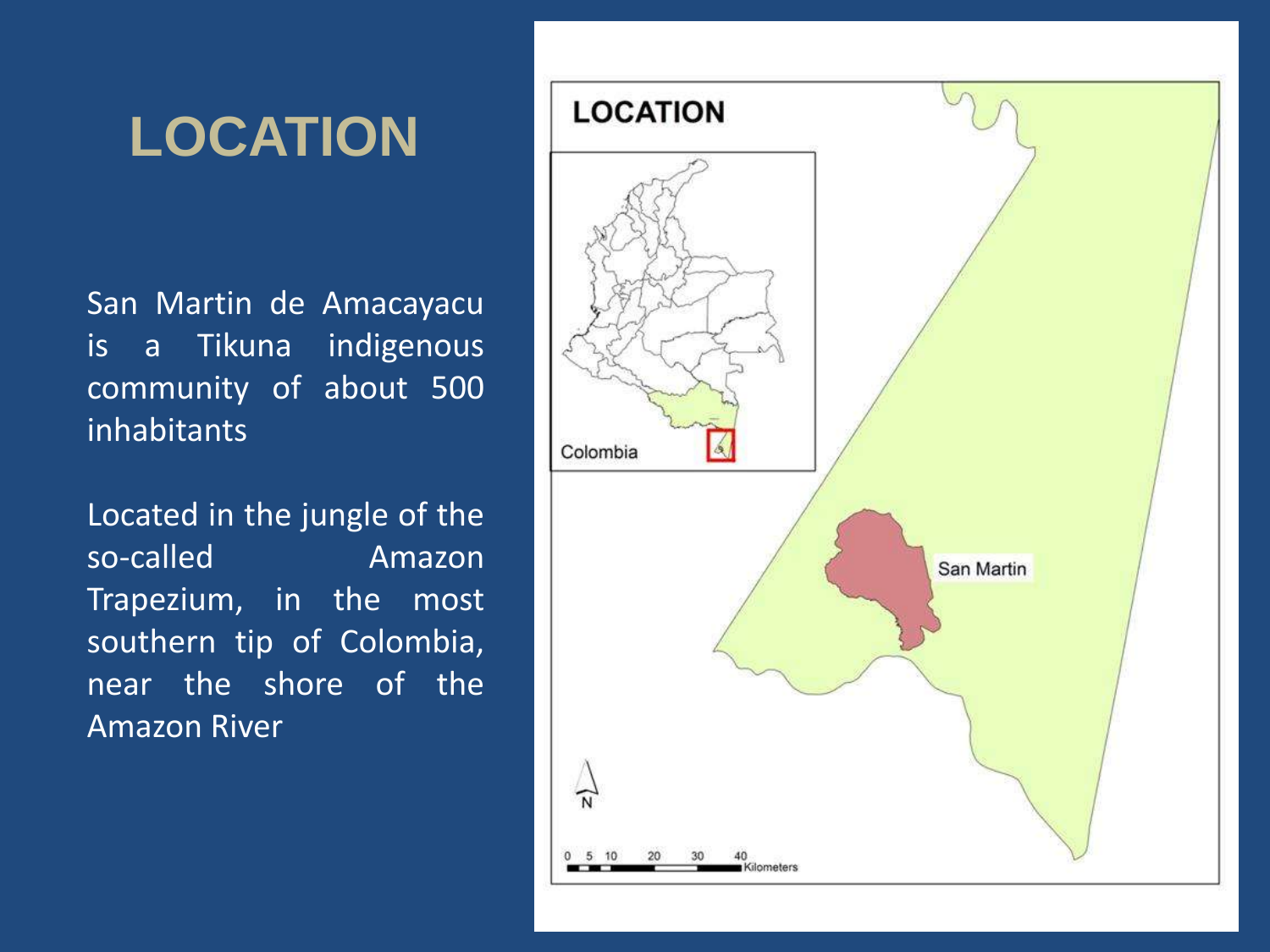# **PRESENTATION PLAN**

- The Amazon
- Useful plants
- Objectives of study
- Methods
- Results so far
- What is next

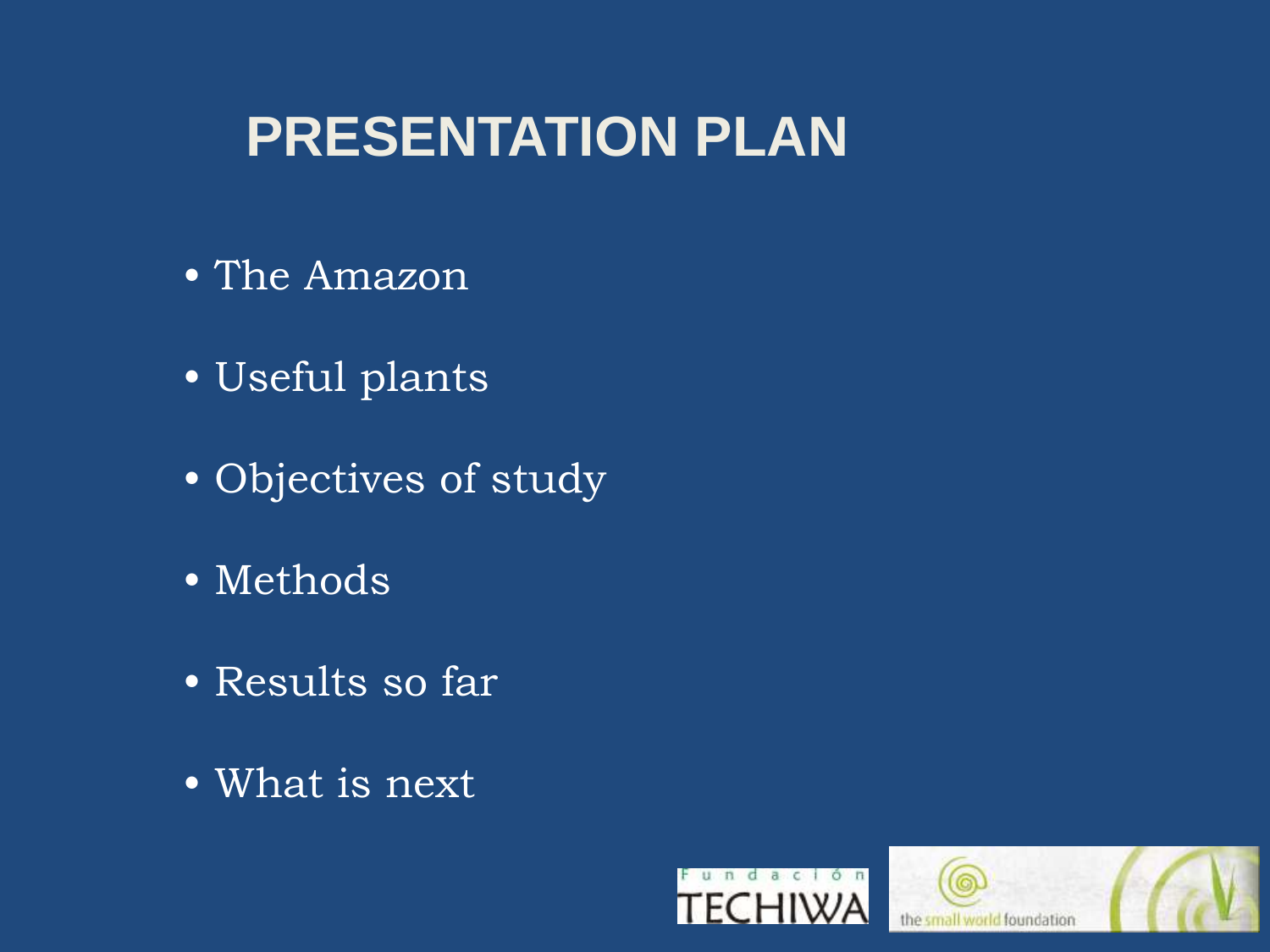

# **THE AMAZON**

• High biodiversity

• Availability of many important useful resources has decreased drastically because of the overexploitation

• A large part of this loss pertains to timber trees and palms used for construction, thatching, furniture, and hand crafts.



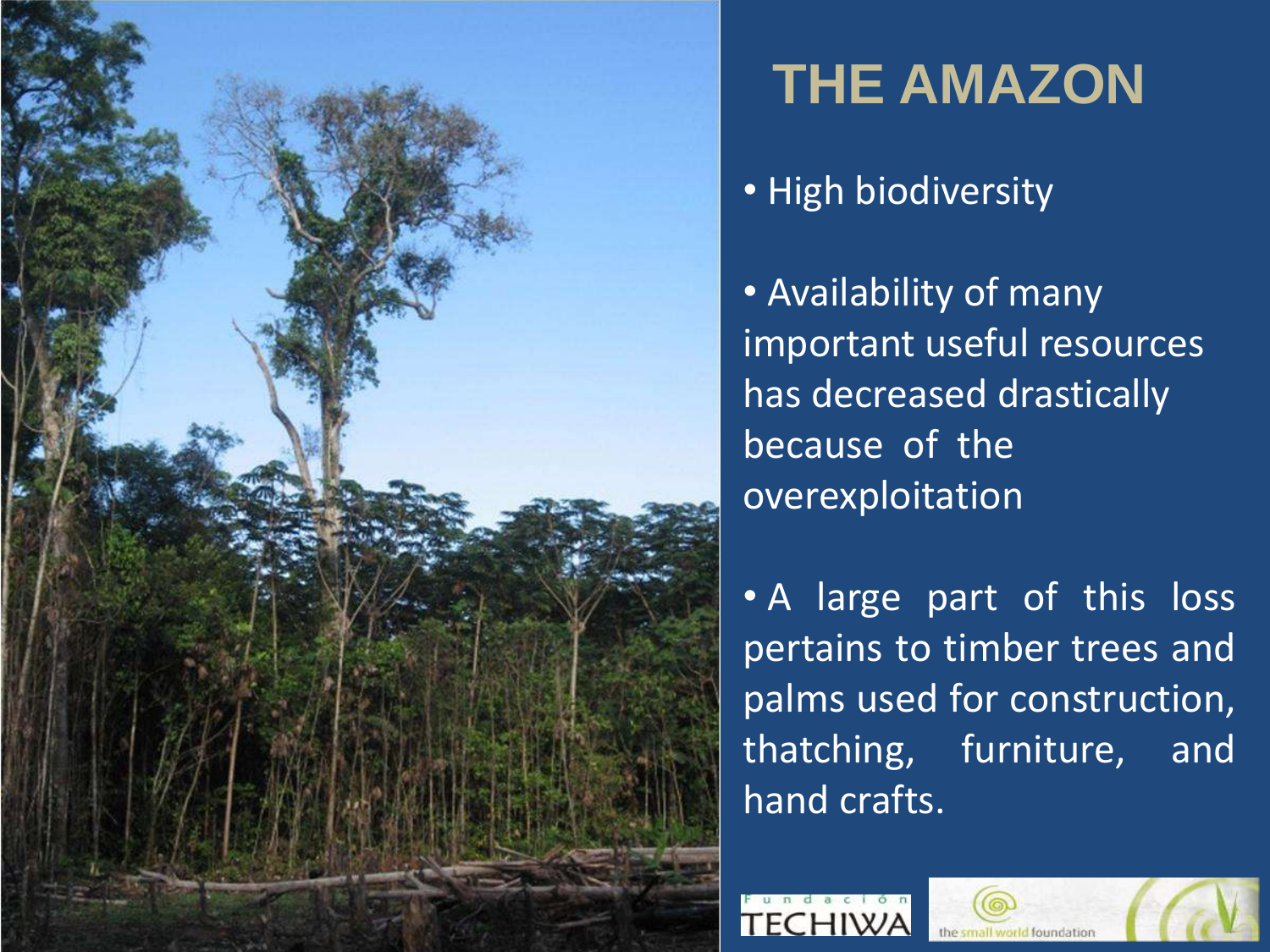#### **AT THE AMAZON**

## **Some useful plants**





Cedro (*Cedrela odorata*)



#### Castaño (*Scleronema micranthum*)



#### Palo Sangre (*Brosimum rubescens*)



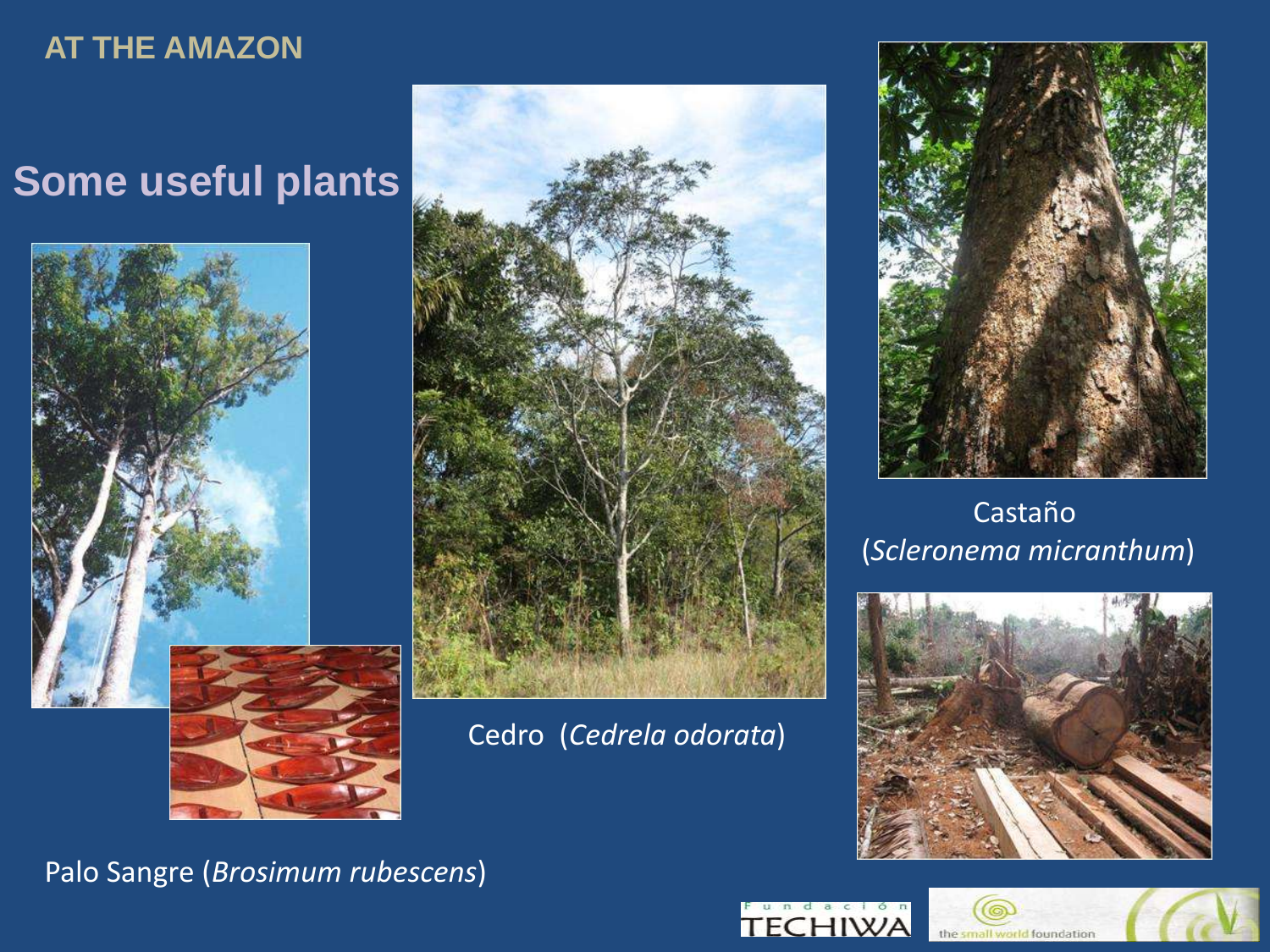#### **AT THE AMAZON** Chambira (*Astrocaryum chambira*)

Carana (*Lepidocarium tenue*)













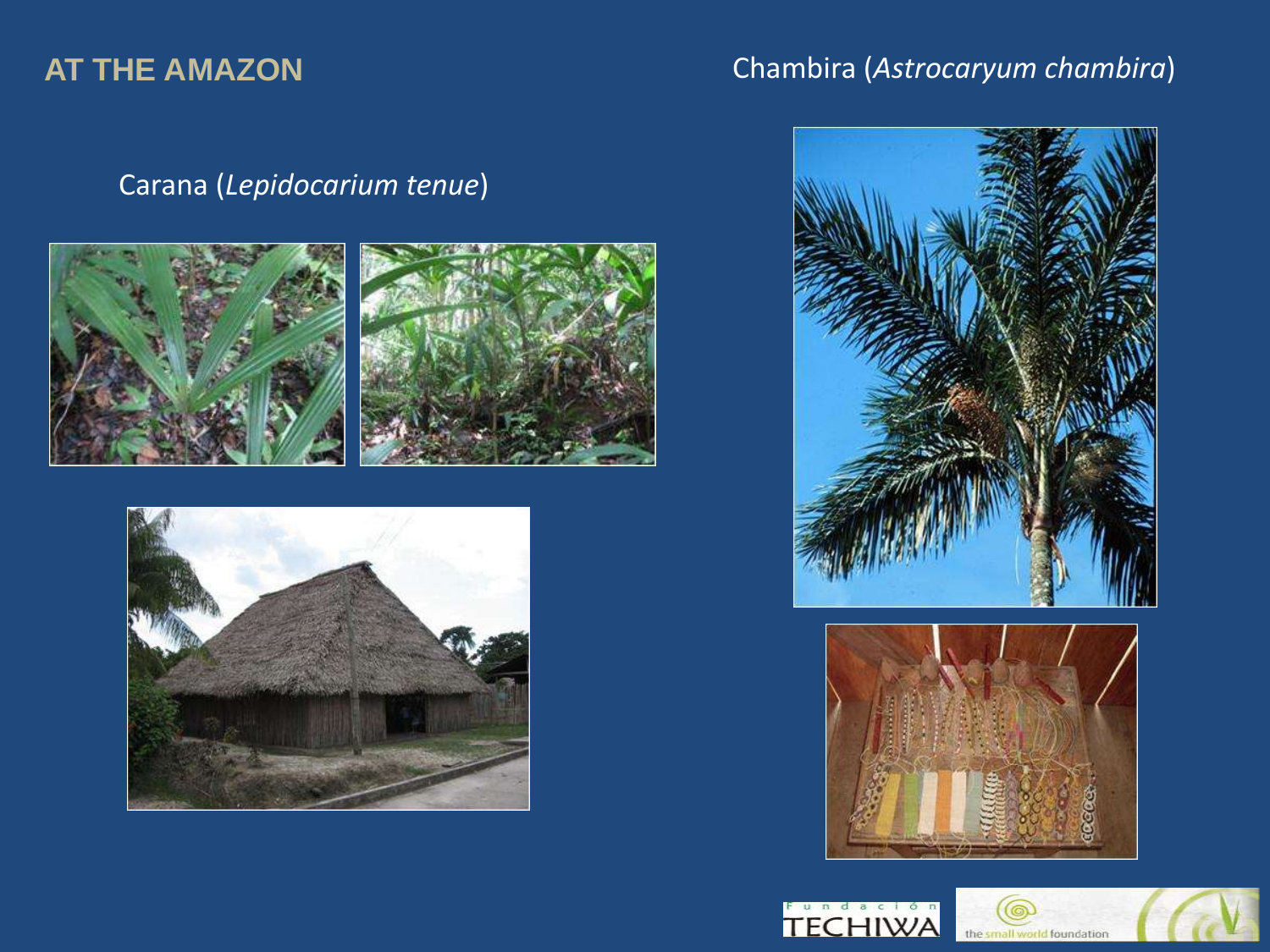#### **AT THE AMAZON**

There is a need of resources conservation

First step: Knowing what we have and where.

Inventorying natural resources help to plan sustainable management and plan their future availability.



#### **SAN MARTIN DE AMACAYACU**





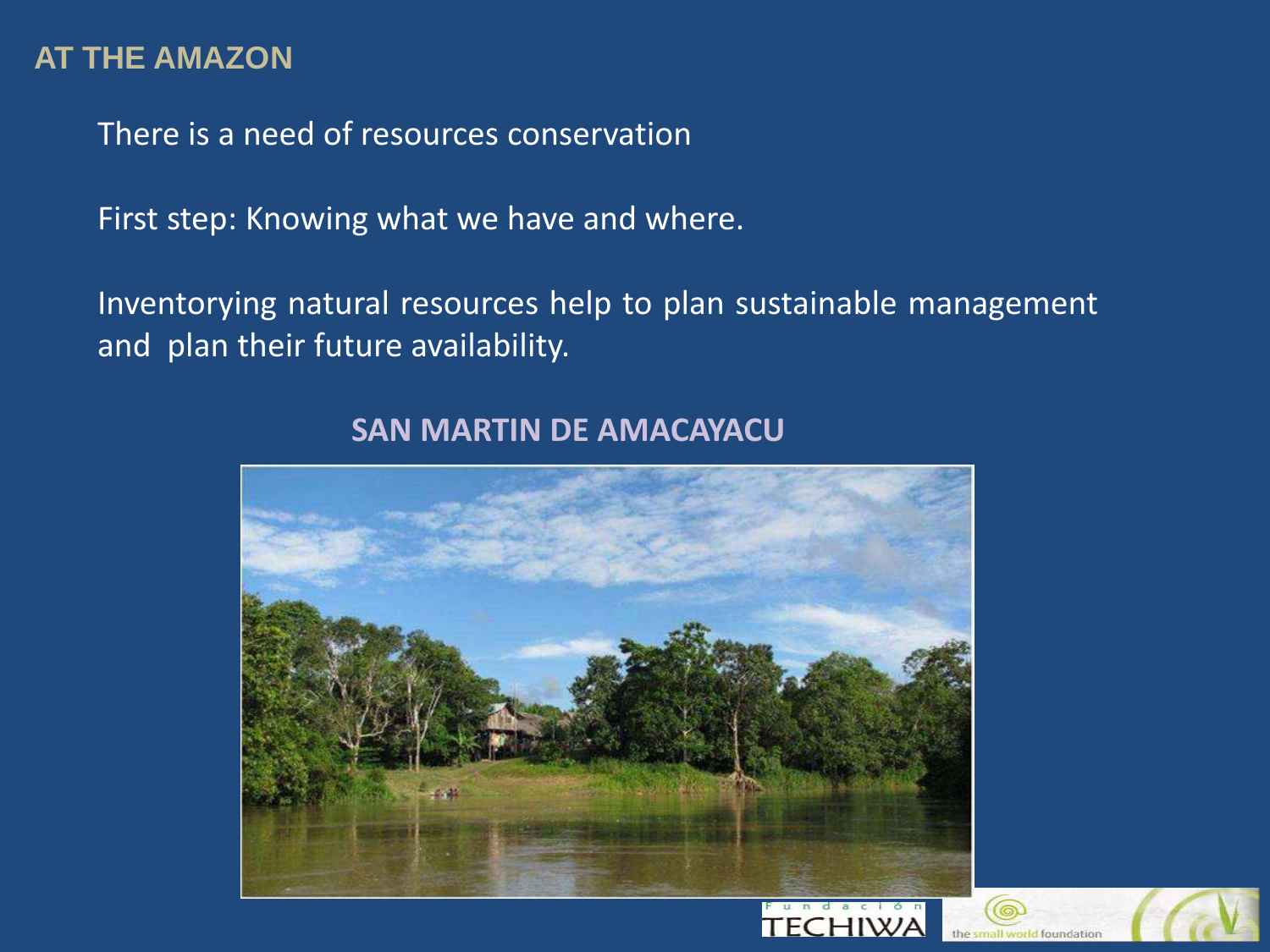## AIM OF STUDY

## **Principal objective**

Look for useful plants with conservation needs and get an understanding of their dynamics so we can plan their conservation

### How do we achieve this?

- Create a map of the most important useful plant populations.
- Analyze plant population distributions and their environmental conditions
- Propose conservation plans for these species.